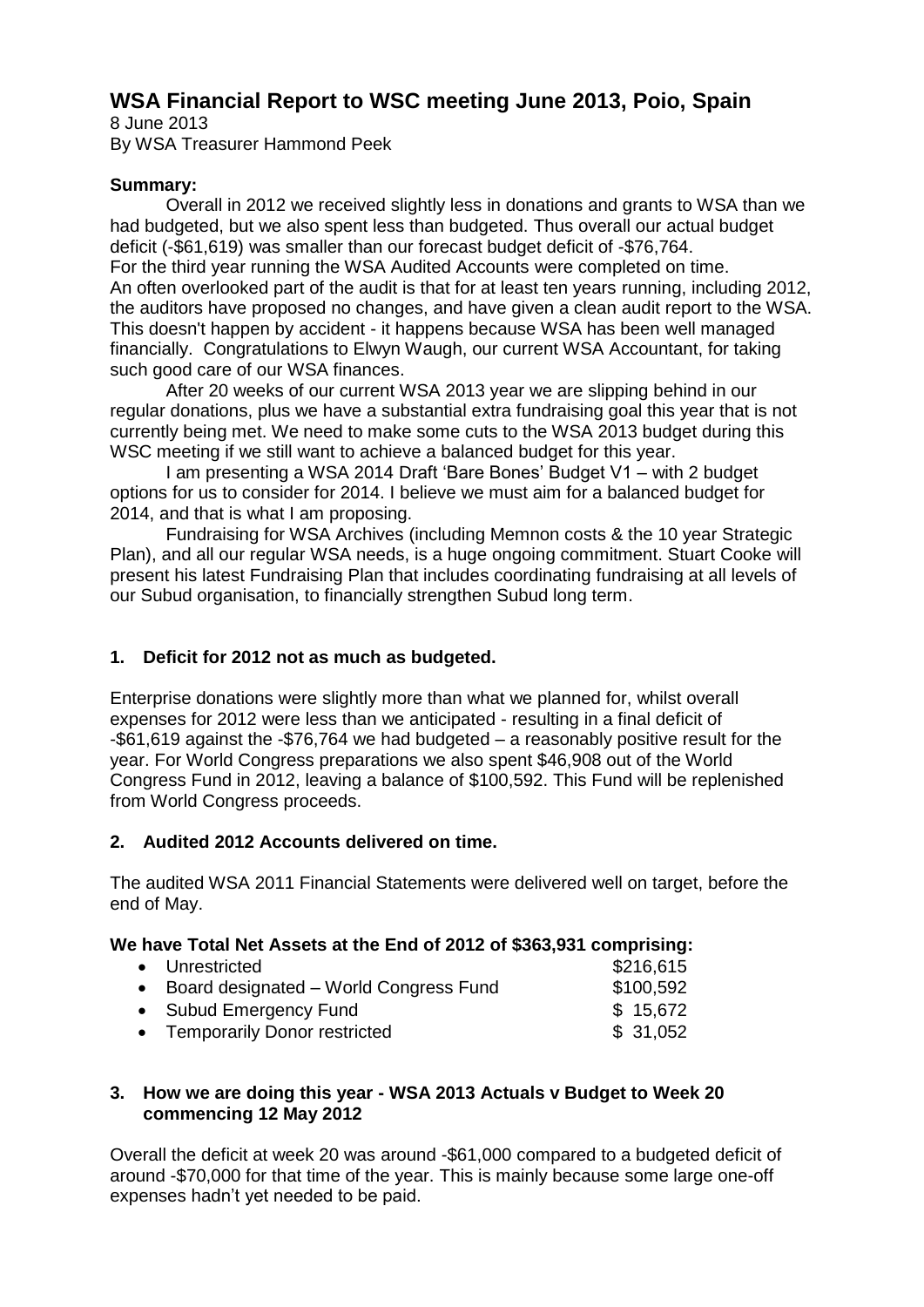Following the fundraising push we have received a donation of \$25,000. We have so far made very little impression on our \$182,735 Fundraising Target, which is also our new 2013 deficit, following the recent changes with Archives fundraising and responsibilities between WSA and MSF. This Fundraising Target is extra fundraising over income normally budgeted.

Income:

- Healthy donations received from four of our Zones
- Very little received from enterprises so far this year
- Income is currently running **well below** target

Expenses:

- International Helpers have already spent well over half their year's budget in the first 4 and a half months
- Expenses overall are 19% **below** budget mainly because some large one-off expenses are yet to be paid

Thank you Zone reps, for contacting your member countries and asking them to please send their country donations to WSA. A number of country/Zone donations have recently come in. Out of 54 member countries in WSA, only 6 have contributed directly to WSA this year, whilst Zone 4 (24 countries in central and Eastern Europe) have contributed via their Zone committee. That leaves at least 24 member countries who have contributed nothing financially to WSA during 2013.

# **4. Adjustments to our current WSA 2013 Budget**

We are almost half way through the year and we are staring at the real possibility of a record deficit of around -\$183,000 unless we make some radical budget cuts, or receive some very large extra donations in the next 6 months.

I propose the following cuts and adjustments:

|           | Kejiwaan – Area 2               | $-$ \$ 8,000 | (down from \$38,000 to \$30,000)  |
|-----------|---------------------------------|--------------|-----------------------------------|
|           | <b>Translations</b>             | $-$ \$ 1,000 | (down from \$8,000 to \$7,000)    |
|           | <b>WSA Archives - Projects</b>  | $-$50,000$   | (down from \$64,500 to \$14,500)  |
|           | <b>SICA</b>                     | $-$ \$ 6,000 | (down from \$15,000 to \$9,000)   |
|           | Grants to zones                 | $-$10,000$   | (down from \$12,000 to \$2,000)   |
|           | PR/Websites/Communications      | $-$4,000$    | (down from \$13,000 to \$9,000)   |
| $\bullet$ | <b>Zonal Representatives</b>    | $-$10,000$   | (down from \$26,000 to \$16,000)  |
|           | <b>WSC Meetings</b>             | $+$ \$ 2,000 | (up from \$27,000 to \$29,000)    |
|           | <b>WSA BoD conference calls</b> | $-$ \$ 1,000 | (down from \$38,000 to \$30,000)  |
| $\bullet$ | Bank charges                    | $-$ \$ 1,000 | (down from \$1,500 to \$500)      |
|           | Legal fees                      | $-$ \$ 8,000 | (down from \$11,000 to \$3,000)   |
|           | Various                         | $-$ \$ 1,000 | (down from \$2,000 to \$1,000)    |
|           | Contingency                     | $-$ \$ 1,000 | (down from \$1,000 to \$0)        |
|           |                                 |              |                                   |
|           | <b>Total Adjustments</b>        | $-$100,000$  |                                   |
|           | Thus, revised deficit (approx)  | $-$ \$83,000 | (down from \$183,000 to \$83,000) |

These changes will partly depend on the outcome of discussions at the WSC meeting between WSC and MSF regarding the funding of WSA Archives.

Any changes to our current WSA 2013 Budget are to be confirmed at our June 2013 WSC meeting, so that the final, adjusted WSA 2013 budget may then be confirmed.